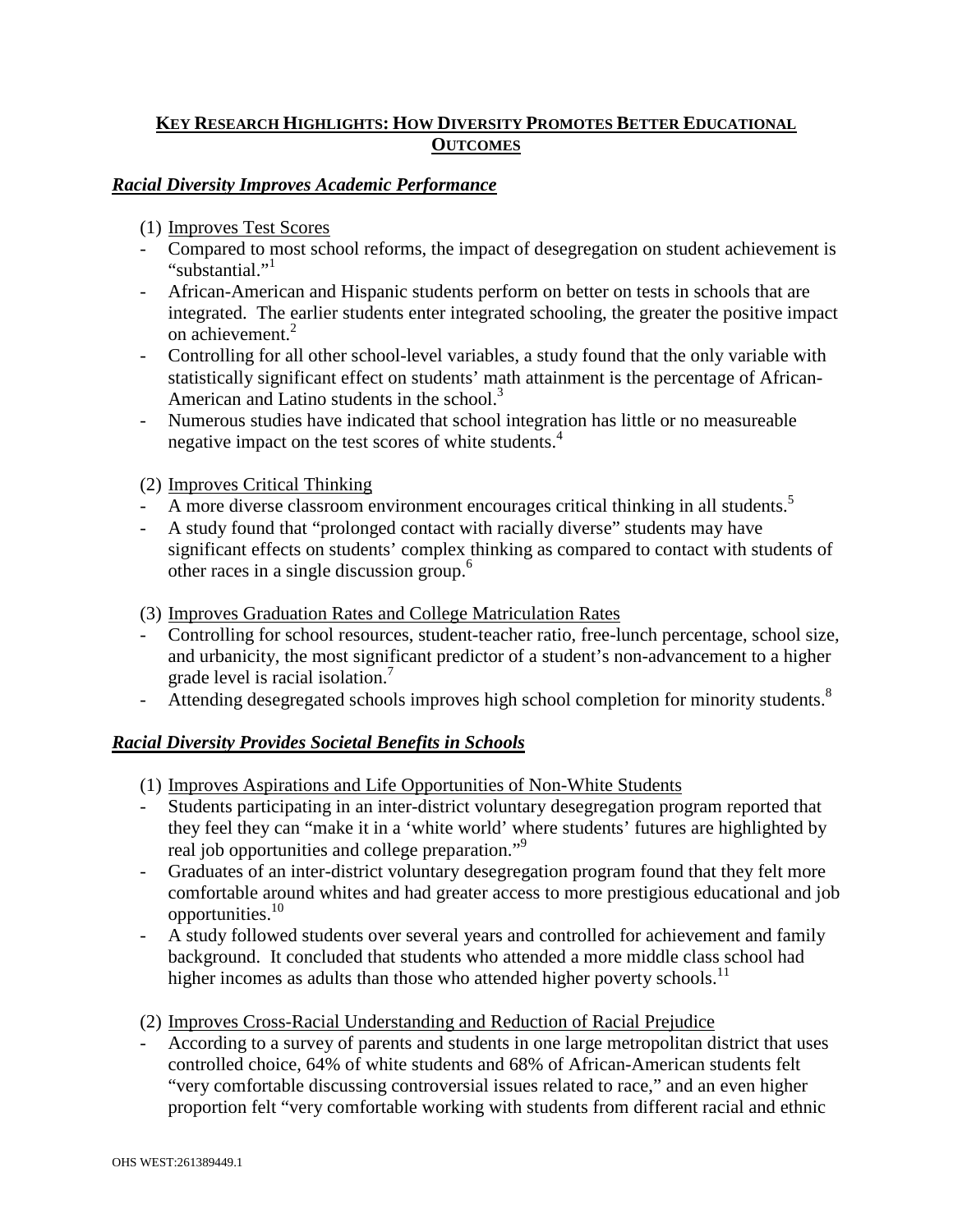backgrounds on group projects." The survey also found that 90% of parents believe that diverse schools have important educational benefits, and 89% of parents think that the school district's guidelines should "ensure that students learn with students from different races and economic backgrounds."<sup>12</sup>

- A set of studies found that compared to their more segregated peers, students who attended more diverse schools had higher levels of comfort with members of racial groups different from their own, increased civic engagement, a greater desire to live and work in multiracial settings, and greater sensitivity to and better ability to understand the effects of segregation on others.<sup>1</sup>
- African-Americans and whites who attended desegregated schools were more likely to be in diverse settings later, such as workplaces, neighborhoods, and colleges and universities. $14$
- (3) Improves Preparation for a Racially Diverse Society
- More integration in high schools lead to more diverse workplaces for African-American and white students.<sup>15</sup>
- Schools "do more than teach academic skills: they also socialize the young membership in adult society. School desegregation is not simply an educational reform; it also reforms the socialization function of the schools. For this reason, U.S. society cannot avoid the pain of decisions about school desegregation simply by improving the quality of segregated schools."<sup>16</sup>
- (4) Improves Potential for Reducing Residential Segregation
- A study found that 68% of African-American students in multiracial schools had a desire to live in racially or ethnically diverse neighborhoods, compared to 57% of African-American students in racially isolated schools. Latino students showed similar preferences (62% versus  $55\%$ ).<sup>17</sup>
- School desegregation, when fully implemented, can lead to more integrated residential patterns.<sup>18</sup>
- Other studies have found that the greater the regional reach of racial integration in public schools, the less likely that "white flight" will result.<sup>19</sup>

 $\overline{a}$ <sup>1</sup> Brief of 553 Social Scientists as *Amici Curiae* in Support of Respondents, *Parents Involved in Community Schools v. Seattle School Dist. No. 1*, 127 S. Ct. 2738 (2007), at App. 13.

<sup>2</sup> Douglas N. Harris, *Lost Learning Forgotten Promises: A National Analysis of School Racial Segregation, Student* 

*Achievement, and 'Controlled Choice' Plans*, CENTER FOR AMERICAN PROGRESS , 11 (2006), at 11. 3 Xiaoxia A. Newton, *End-of-High-School Mathematics Attainment: How Did Students Get There?* 112 TCHRS. C. REC. 1064 (2010).

<sup>&</sup>lt;sup>4</sup> Marguerite L. Spencer & Rebecca Reno, *The Benefits of Racial and Economic Integration in our Education System: Why This Matters for our Democracy*, KIRWAN INSTITUTE FOR THE STUDY OF RACE AND ETHNICITY (2009); Eric A. Hanushek, John F. Kain, & Steven G. Rivkin, "New Evidence about Brown v. Board of Education : The Complex Effects of School Racial Composition on Achievement, " Working paper, NAT'L BUREAU ECON. RES., Cambridge, Mass., (2006).

<sup>5</sup> Brief of 553, *supra* note 1, at 7-8.

<sup>6</sup> Anthony L. Antonio et al., *Effects of Racial Diversity on Complex Thinking in Students*, PSYCHOL. SCI., Vol. 15, No. 8, 507-10, (2004) (available at http://openarchive.stanford.edu/handle/10408/115).

<sup>7</sup> Robert Balfanz & Thomas C. West, "Racial Isolation and High School Promoting Power," *Graduation Gap Policy Brief*, CENTER FOR SOCIAL ORGANIZATION OF SCHOOLS, Johns Hopkins Univ. (2006).

<sup>8</sup> Jonathan Guryan, *Desegregation and Black Dropout Rates*, AM. ECON. REV. 94, no. 4 (2004), at 919-43.